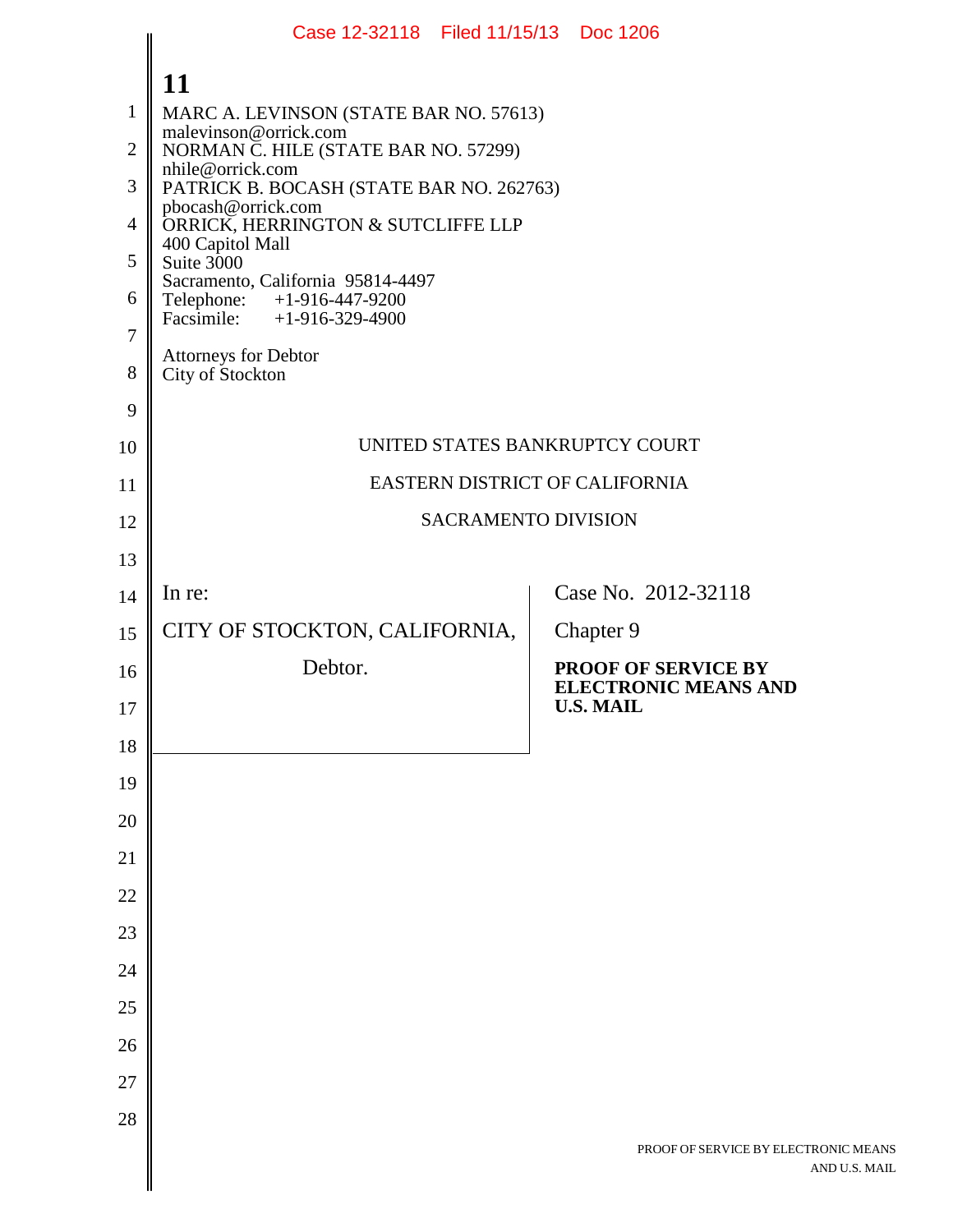|                     | Case 12-32118 Filed 11/15/13 Doc 1206                                                                                                                                                                                                                       |
|---------------------|-------------------------------------------------------------------------------------------------------------------------------------------------------------------------------------------------------------------------------------------------------------|
|                     |                                                                                                                                                                                                                                                             |
| $\mathbf{1}$        | I am a citizen of the United States, more than eighteen years old and not a party to this                                                                                                                                                                   |
| $\overline{2}$      | action. My place of employment and business address is 400 Capitol Mall, Suite 3000,                                                                                                                                                                        |
| 3                   | Sacramento, California 95814.                                                                                                                                                                                                                               |
| $\overline{4}$      | On November 15, 2013, I served the foregoing:                                                                                                                                                                                                               |
| $\mathfrak{S}$      | <b>FIRST AMENDED PLAN FOR THE ADJUSTMENT OF DEBTS OF CITY</b><br>OF STOCKTON, CALIFORNIA (NOVEMBER 15, 2013), AND                                                                                                                                           |
| 6<br>$\overline{7}$ | <b>DISCLOSURE STATEMENT WITH RESPECT TO FIRST AMENDED</b><br>2.<br>PLAN FOR THE ADJUSTMENT OF DEBTS OF CITY OF STOCKTON, CALIFORNIA                                                                                                                         |
| 8                   | (NOVEMBER 15 2013)<br>by transmitting electronically to the email addresses set forth below pursuant to Fed. R.                                                                                                                                             |
| 9                   | Civ. P. $5(b)(2)(E)$ :                                                                                                                                                                                                                                      |
| 10                  | Antonia.Darling@usdoj.gov; John.Luebberke@stocktongov.com; RKaplan@jmbm.com;<br>NDeLancie@jmbm.com; lucinda.hruska-claeys@wellsfargo.com; wkannel@mintz.com;<br>rmoche@mintz.com; jim.barry@dexia-us.com; marcus.wendehog@dexia-us.com;                     |
| 11                  | rkampfner@whitecase.com; john.jordan@nationalpfg.com; matthew.cohn@optinuityar.com;<br>gary.saunders@optinuityar.com; hhorn@assuredguaranty.com; klyons@assuredguaranty.com;                                                                                |
| 12                  | tworkman@assuredguaranty.com; etashman@sidley.com; jbjork@sidley.com;<br>gina_ratto@calpers.ca.gov; dee@goyette-assoc.com; deecon45@aol.com; swim@goyette-                                                                                                  |
| 13                  | assoc.com; AlanD3370@aol.com; dave@mastagni.com; davidm@mastagni.com;<br>cplatten@wmprlaw.com; mrenner@wmprlaw.com; kim@goyette-assoc.com;                                                                                                                  |
| 14                  | joerose@joeroselaw.com; jsantella@oe3.org; meggener@oe3.org; dwane.milnes@sbcglobal.net;<br>sfelderstein@ffwplaw.com; jrios@ffwplaw.com; jniemann@ffwplaw.com; mgowdy@frk.com;                                                                              |
| 15                  | jjohnston@jonesday.com; matthew.troy@usdoj.gov; hiltonwilliams@paulhastings.com;<br>tomcounts@paulhastings.com; kburrows@crla.org; dcollins@pilpca.org; slmartinez@wclp.org;                                                                                |
| 16                  | shaffner@wclp.org; solson@seyfarth.com; jdejonker@seyfarth.com; mgardener@mintz.com;<br>awalker@mintz.com; jdavis@mintz.com; avobrient@mintz.com; donna@parkinsonphinney.com;                                                                               |
| 17                  | tom@parkinsonphinney.com; Neal.Lutterman@stocktongov.com; gneal@sidley.com;<br>Olivia@joeroselaw.com; Jerry.Blair@doj.ca.gov; lfujiu@whitecase.com; jmorse@jonesday.com;                                                                                    |
| 18                  | vanroolaw@gmail.com; moyeds@sec.gov; gfreeman@sheppardmullin.com;<br>mlauter@sheppardmullin.com; Abeles.Jerry@arentfox.com; ramseylaw@sbcglobal.net;                                                                                                        |
| 19<br>20            | rileywalter@w2lg.com; jmorse@jonesday.com; jlavinsky@hansonbridgett.com;<br>gfreeman@sheppardmullin.com; mlauter@sheppardmullin.com; hnevins@hsmlaw.com;                                                                                                    |
| 21                  | Michael.lubic@klgates.com; brett.bissett@klgates.com; jhansenlaw101@gmail.com;<br>wdahl@DahlLaw.net; cdahl@DahlLaw.net; abreisinger@DahlLaw.net; dnealy@whitecase.com;                                                                                      |
| 22                  | ploone@frk.com; jbuchman@bwslaw.com; drallis@sulmeyerlaw.com; hkevane@pszjlaw.com;<br>ccraige@sidley.com; mkilgore@up.com; sdlanka@up.com; michael.gearin@klgates.com;                                                                                      |
| 23                  | michael.ryan@klgates.com; marc.cohen@kayescholer.com; alicia.clough@kayescholer.com;<br>plaurin@btlaw.com; mjs@mjsimonlaw.com; joelsner@weintraub.com; fredburnside@dwt.com;<br>hughmccullough@dwt.com; andrewpatterson@dwt.com; fpachecolaw@clearwire.net; |
| 24                  | Malcolm.McDuffie@unionbank.com; auyeda@bmkattorneys.com; mail@MrHopp.com;<br>kdenniston@schiffhardin.com; jeaton@schiffhardin.com; chris.cox@weil.com;                                                                                                      |
| 25                  | debra.dandeneau@weil.com; Marcia.goldstein@weil.com; voslaw@aol.com;<br>MAdams@Mayallaw.com; pjrhodes@philrhodeslaw.com                                                                                                                                     |
| 26                  | <b>Parties Requesting Special Notice:</b>                                                                                                                                                                                                                   |
| 27                  | Antonia G. Darling, Assistant U.S. Trustee                                                                                                                                                                                                                  |
| 28                  | U.S. Department of Justice, Office of the U.S. Trustee<br>Email: Antonia.Darling@usdoj.gov                                                                                                                                                                  |
|                     | PROOF OF SERVICE BY ELECTRONIC MEANS<br>$-2-$<br>AND U.S. MAIL                                                                                                                                                                                              |
|                     |                                                                                                                                                                                                                                                             |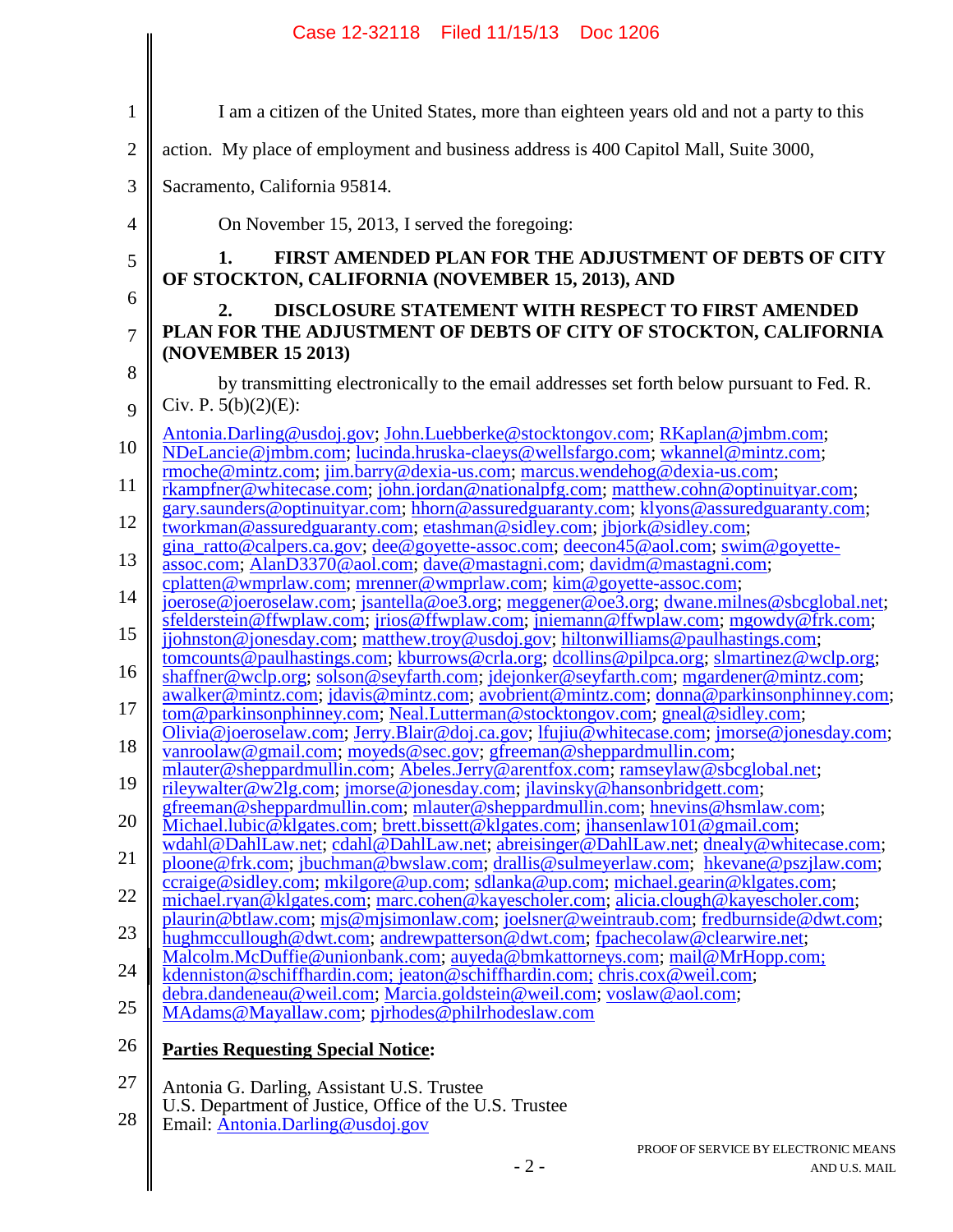|                                | Case 12-32118   Filed 11/15/13   Doc 1206                                                                                                                                    |                 |
|--------------------------------|------------------------------------------------------------------------------------------------------------------------------------------------------------------------------|-----------------|
| $\mathbf{1}$<br>$\overline{2}$ | <b>Attorneys for Ambac Assurance Corp.</b><br>c/o Jerrold E. Abeles<br><b>Arent Fox LLP</b><br>Email: Abeles.Jerry@arentfox.com                                              |                 |
| 3                              | <b>Attorneys for Kemper Sports Management, Inc.</b>                                                                                                                          |                 |
| $\overline{4}$<br>5            | Union Bank, N.A.<br>c/o Special Assets Department<br>Email: $(?)$                                                                                                            |                 |
| 6<br>7<br>8                    | Union Bank, N.A.<br>c/o Robert B. Kaplan, Esq.<br>c/o Nick De Lancie, Esq.<br>Jeffer Mangels Butler & Mitchell LLP<br>Email: $RKaplan@jmbm.com$<br>Email: NDeLancie@jmbm.com |                 |
| 9<br>10                        | <b>Attorneys for Creditor Waste Management</b><br>Hefner, Stark & Marois, LLP<br>c/o Howard S. Nevins, Esq.                                                                  |                 |
| 11                             | Email: hnevins@hsmlaw.com;                                                                                                                                                   |                 |
| 12<br>13                       | <b>Wells Fargo Bank, National Association</b><br>c/o Lucinda Hruska<br>Email: lucinda.hruska-claeys@wellsfargo.com                                                           |                 |
| 14                             | <b>Wells Fargo Bank, National Association</b>                                                                                                                                |                 |
| 15                             | Mintz, Levin, Cohn, Ferris, Glovsky and Popeo, P.C.<br>c/o William W. Kannel, Esq.                                                                                           |                 |
| 16                             | Richard H. Moche, Esq.<br>Michael S. Gardener, Esq.                                                                                                                          |                 |
| 17                             | Adrienne K. Walker, Esq.<br>Email: wkannel@mintz.com<br>rmoche@mintz.com                                                                                                     |                 |
| 18                             | mgardener@mintz.com<br>awalker@mintz.com                                                                                                                                     |                 |
| 19                             | Wells Fargo Bank, National Assn, as Indenture Trustee                                                                                                                        |                 |
| 20<br>21                       | c/o Jeffry A. Davis, Esq.<br>Abigail V. O'Brient, Esq.<br>Mintz Levin Cohn Ferris Glovsky and Popeo, P.C.                                                                    |                 |
| 22                             | Email: jdavis@mintz.com<br>avobrient@mintz.com                                                                                                                               |                 |
| 23                             | <b>Dexia Credit Local</b>                                                                                                                                                    |                 |
| 24                             | c/o Jim Barry, Esq.<br>c/o Marcus Wendehog, Esq.<br>Email: jim.barry@dexia-us.com                                                                                            |                 |
| 25                             | Email: marcus.wendehog@dexia-us.com                                                                                                                                          |                 |
| 26                             | <b>Dexia Credit Local</b><br>c/o Roberto J. Kampfner, Esq.                                                                                                                   |                 |
| 27                             | Lauren C. Fujiu<br>David C. Nealy                                                                                                                                            |                 |
| 28                             | White & Case LLP                                                                                                                                                             |                 |
|                                | $-3-$                                                                                                                                                                        | PR <sub>O</sub> |
|                                |                                                                                                                                                                              |                 |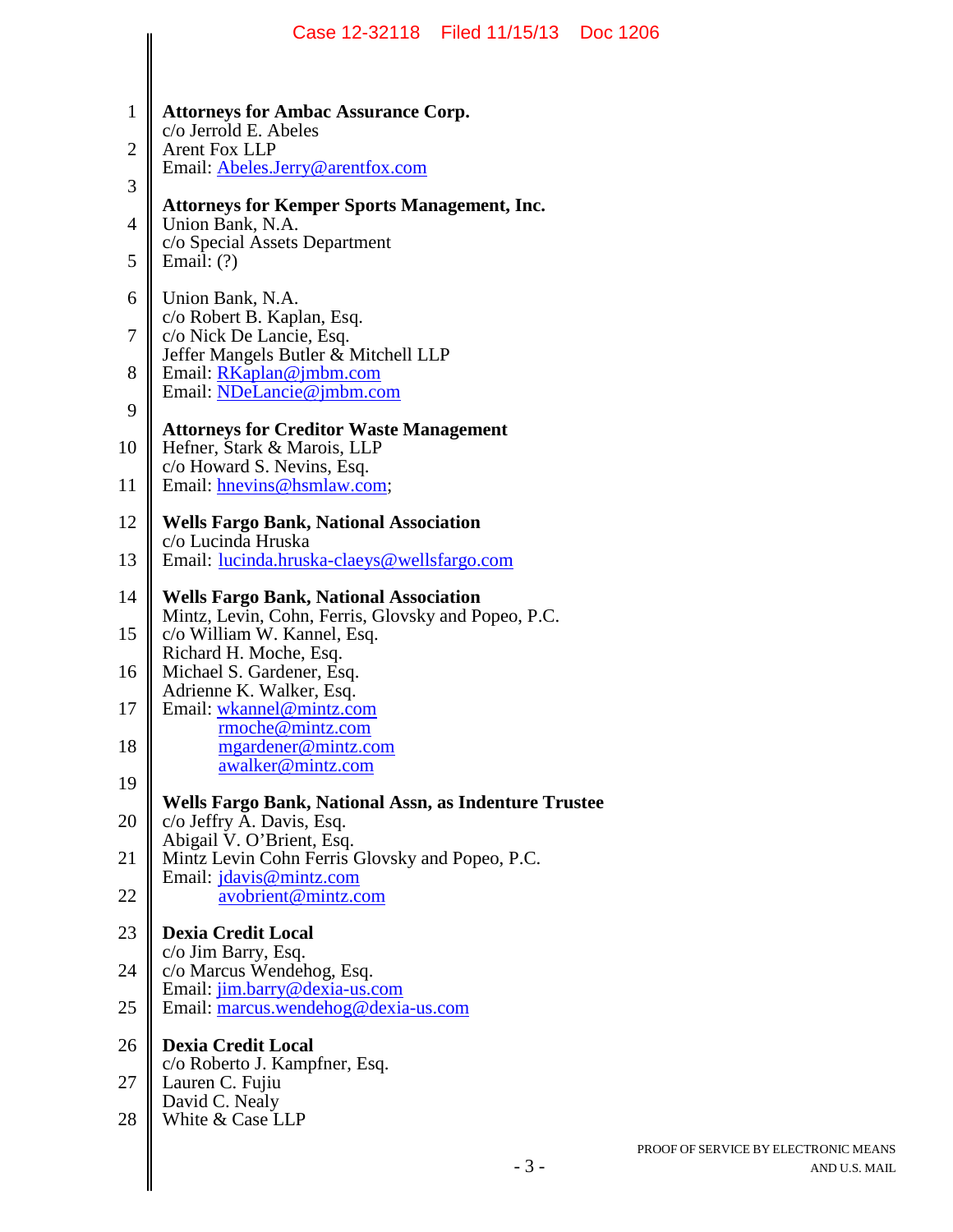|                | Case 12-32118 Filed 11/15/13<br>Doc 1206                                                                            |
|----------------|---------------------------------------------------------------------------------------------------------------------|
|                |                                                                                                                     |
| 1              | Email: rkampfner@whitecase.com<br>lfujiu@whitecase.com;                                                             |
| $\overline{2}$ | dnealy@whitecase.com                                                                                                |
| 3              | <b>National Public Finance Guarantee Corporation</b><br>c/o John Jordan, Managing Director - Portfolio Surveillance |
| 4              | Email: john.jordan@nationalpfg.com                                                                                  |
| 5              | <b>Optinuity Alliance Resources Corporation</b><br>c/o Matthew A. Cohn                                              |
| 6              | Gary Saunders, Esq., Deputy General Counsel, Director & Assistant Secretary<br>Email: matthew.cohn@optinuityar.com  |
| 7              | Email: gary.saunders@optinuityar.com                                                                                |
| 8              | Assured Guaranty Corp. and Assured Guaranty Municipal Corp.<br>c/o Holly Horn                                       |
| 9              | Kevin Lyons<br><b>Terence Workman</b>                                                                               |
| 10             | Christina M. Craige                                                                                                 |
| 11             | Email: ccraige@sidley.com<br>hhorn@assuredguaranty.com                                                              |
| 12             | klyons@assuredguaranty.com<br>tworkman@assuredguaranty.com                                                          |
| 13             | <b>Assured Guaranty</b>                                                                                             |
| 14             | c/o Eric D. Tashman, Esq.<br><b>Sidley Austin LLP</b>                                                               |
| 15             | Email: etashman@sidley.com                                                                                          |
| 16             | <b>Assured Guaranty</b><br>c/o Jeffrey E. Bjork, Esq.                                                               |
| 17             | <b>Sidley Austin LLP</b><br>555 West Fifth Street                                                                   |
|                | Los Angeles, CA 90013                                                                                               |
| 18             | Email: jbjork@sidley.com                                                                                            |
| 19             | <b>CalPERS, as follows:</b><br>California Public Employees Retirement System                                        |
| 20             | c/o Gina Ratto, Esq., CalPERS' Deputy Counsel<br>Lincoln Plaza North                                                |
| 21             | Email: gina_ratto@calpers.ca.gov                                                                                    |
| 22             | California Public Employees Retirement System<br><b>K&amp;L Gates LLP</b>                                           |
| 23             | c/o Michael B. Lubic<br>c/o Brett D. Bissett                                                                        |
| 24             | c/o Michael J. Gearin                                                                                               |
| 25             | c/o Michael K. Ryan<br>Email: Michael.lubic@klgates.com                                                             |
| 26             | Brett.bissett@klgates.com<br>Michael.gearin@klgates.com                                                             |
| 27             | Michael.ryan@klgates.com                                                                                            |
| 28             | <b>Counsel for SPMA, as follows:</b>                                                                                |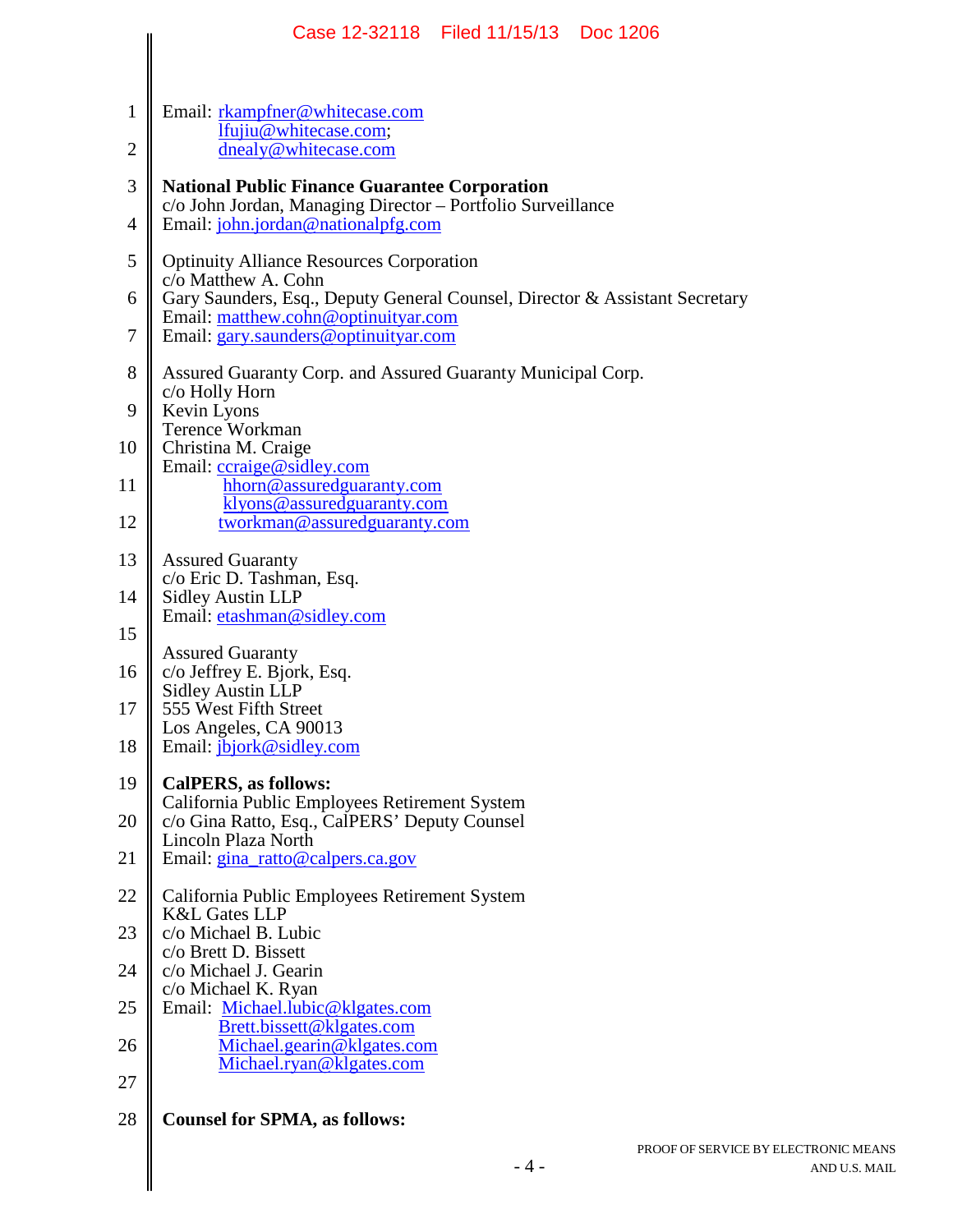|                | Case 12-32118   Filed 11/15/13   Doc 1206                                                                           |     |
|----------------|---------------------------------------------------------------------------------------------------------------------|-----|
|                |                                                                                                                     |     |
| $\mathbf{1}$   | <b>Stockton Police Management Association</b>                                                                       |     |
| $\mathfrak{2}$ | c/o Dee Contreras, Esq.<br>Goyette & Associates, Inc.                                                               |     |
| 3              | Email: dee@goyette-assoc.com<br>deecon45@aol.com                                                                    |     |
| 4              | The Labor Representative for the SPMA, as follows:                                                                  |     |
| 5              | <b>Stockton Police Management Association</b>                                                                       |     |
| 6<br>7         | c/o David Swim<br>Goyette & Associates, Inc.<br>Email: swim@goyette-assoc.com                                       |     |
| 8              | <b>Counsel for SPOA, as follows:</b>                                                                                |     |
| 9              | <b>Stockton Police Officers' Association</b><br>Email: donna@parkinsonphinney.com<br>Email: tom@parkinsonpinney.com |     |
| 10             | <b>Stockton Police Officers' Association</b>                                                                        |     |
| 11             | c/o Alan C. Davis, Esq.<br>Davis and Reno                                                                           |     |
| 12             | Email: AlanD3370@aol.com                                                                                            |     |
| 13             | <b>Stockton Police Officers' Association</b><br>c/o David E. Mastagni, Jr., Esq.                                    |     |
| 14             | Mastagni, Holstedt, Amick, Miller & Johnsen<br>Email: dave@mastagni.com                                             |     |
| 15             | davidm@mastagni.com                                                                                                 |     |
| 16             | <b>Counsel for SFMU, as follows:</b><br><b>Stockton Fire Management Unit</b>                                        |     |
| 17             | c/o Christopher E. Platten, Esq.<br>Mark Renner, Esq.                                                               |     |
| 18             | Email: cplatten@wmprlaw.com<br>mrenner@wmprlaw.com                                                                  |     |
| 19             | <b>Counsel for IAFF, as follows:</b>                                                                                |     |
| 20             | International Association of Firefighters Local 456<br>c/o Christopher E. Platten, Esq.                             |     |
| 21             | Mark Renner, Esq.<br>Wylie, McBride, Platten & Renner                                                               |     |
| 22             | Email: cplatten@wmprlaw.com<br>Email: mrenner@wmprlaw.com                                                           |     |
| 23             | <b>Counsel for SMMSLU, as follows:</b>                                                                              |     |
| 24             | Stockton Mid-Management/Supervisory Level Unit<br>c/o Dee Contreras, Esq.                                           |     |
| 25<br>26       | Goyette & Associates, Inc.<br>Email: dee@goyette-assoc.com<br>deecon45@aol.com                                      |     |
| 27             | The Labor Representative for SMMSLU, as follows:                                                                    |     |
| 28             | Stockton Mid-Management/Supervisory Level Unit<br>c/o Kim Gillingham                                                |     |
|                | $-5-$                                                                                                               | PRC |
|                |                                                                                                                     |     |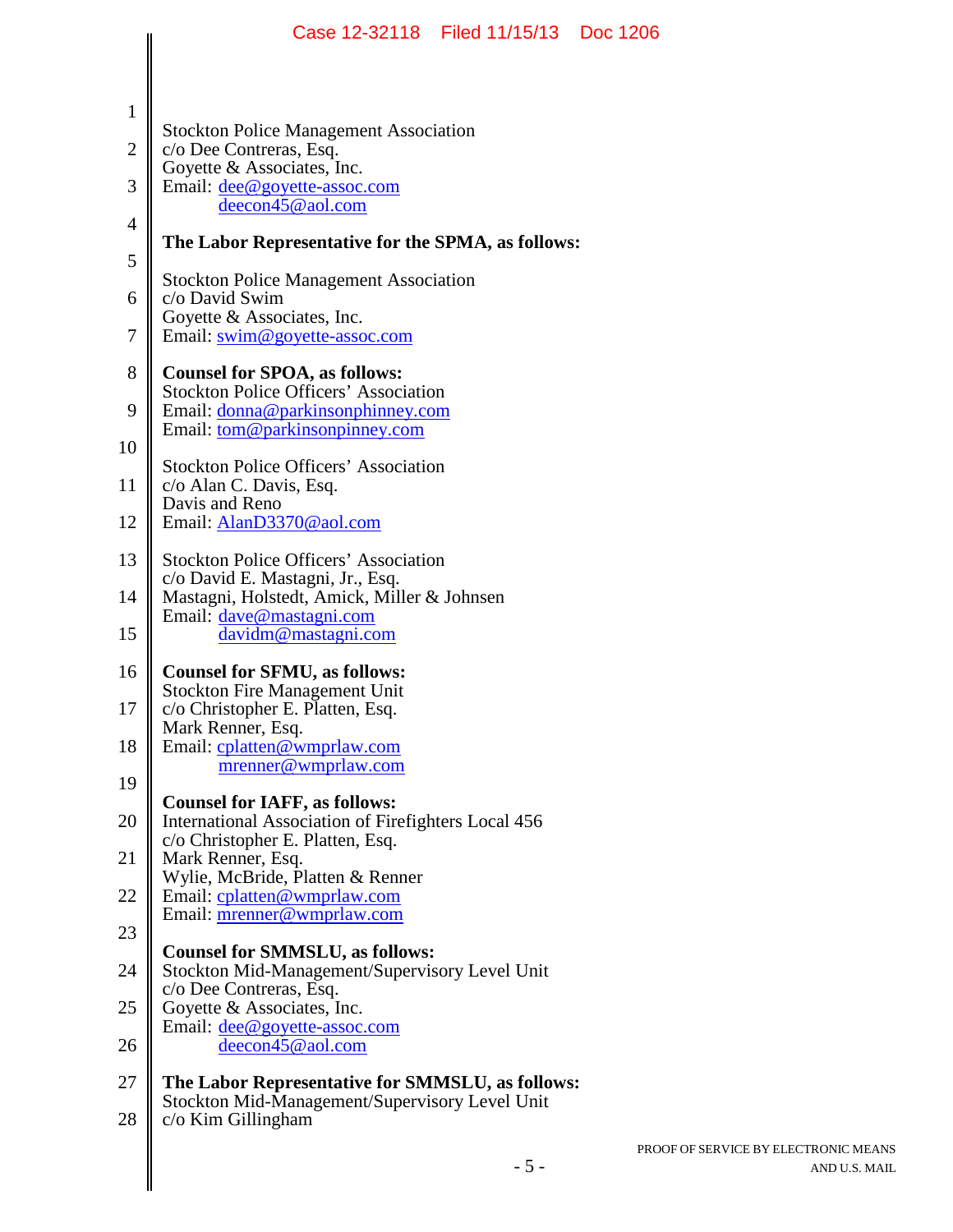|                | Case 12-32118 Filed 11/15/13<br>Doc 1206                                                              |
|----------------|-------------------------------------------------------------------------------------------------------|
|                |                                                                                                       |
| $\mathbf{1}$   | Email: kim@goyette-assoc.com                                                                          |
| $\mathbf{2}$   | <b>Counsel for SCEA, as follows:</b>                                                                  |
| 3              | <b>Stockton City Employees' Association</b><br>c/o Joseph W. Rose, Esq.                               |
| $\overline{4}$ | Rose Law Firm P.C., Attorneys at Law<br>Email: joerose@joeroselaw.com                                 |
| 5              | Olivia@joeroselaw.com                                                                                 |
| 6              | OE3, as follows:<br><b>Operating Engineers Local 3</b>                                                |
| 7              | $c$ Joe Santella, Business Representative for O & M and Water Supervisory<br>Email: jsantella@oe3.org |
| 8              | <b>Operating Engineers Local 3</b><br>Public Employee Division, Stockton                              |
| 9              | c/o Michael Eggener, Business Representative for Trades and Maintenance<br>Email: $meggener@oe3.org$  |
| 10             | <b>ARECOS, as follows:</b>                                                                            |
| 11             | Association of Retired Employees of the City of Stockton<br>c/o Dwane Milnes, President               |
| 12             | Email: dwane.milnes@sbcglobal.net                                                                     |
| 13             | Steven Felderstein, Esq.<br>Jake Rios, Esq.                                                           |
| 14             | Jennifer Niemann, Esq.<br>Felderstein Fitzgerald Willoughby & Pascuzzi LLP                            |
| 15             | Email: sfelderstein@ffwplaw.com<br>jrios@ffwplaw.com                                                  |
| 16             | jniemann@ffwplaw.com                                                                                  |
| 17             | <b>Franklin Advisers, as follows:</b><br>Franklin Advisers, Inc.                                      |
| 18             | c/o J. Matthew Gowdy, Esq., Associate General Counsel                                                 |
|                | Piret Loone, Esq.<br>One Franklin Parkway                                                             |
| 19             | Email: mgowdy@frk.com<br>ploone@frk.com                                                               |
| 20             | <b>Counsel for Franklin Advisers, Inc. as follows:</b>                                                |
| 21             | Franklin Advisers, Inc.<br>c/o Jones Day                                                              |
| 22             | James O. Johnston, Esq.<br>Joshua D. Morse, Esq.                                                      |
| 23             | Email: <i>jmorse@jonesday.com</i><br>Email: jjohnston@jonesday.com                                    |
| 24             | <b>Counsel for HUD, as follows:</b>                                                                   |
| 25             | United States Department of Housing and Urban Development<br>c/o Matthew J. Troy, Esq.                |
| 26             | Email: matthew.troy@usdoj.gov                                                                         |
| 27             | <b>Counsel for HJTA, as follows:</b><br>Howard Jarvis Taxpayers Association                           |
| 28             | c/o James Watson                                                                                      |
|                | PROOF OF SERVICE<br>$-6-$                                                                             |
|                |                                                                                                       |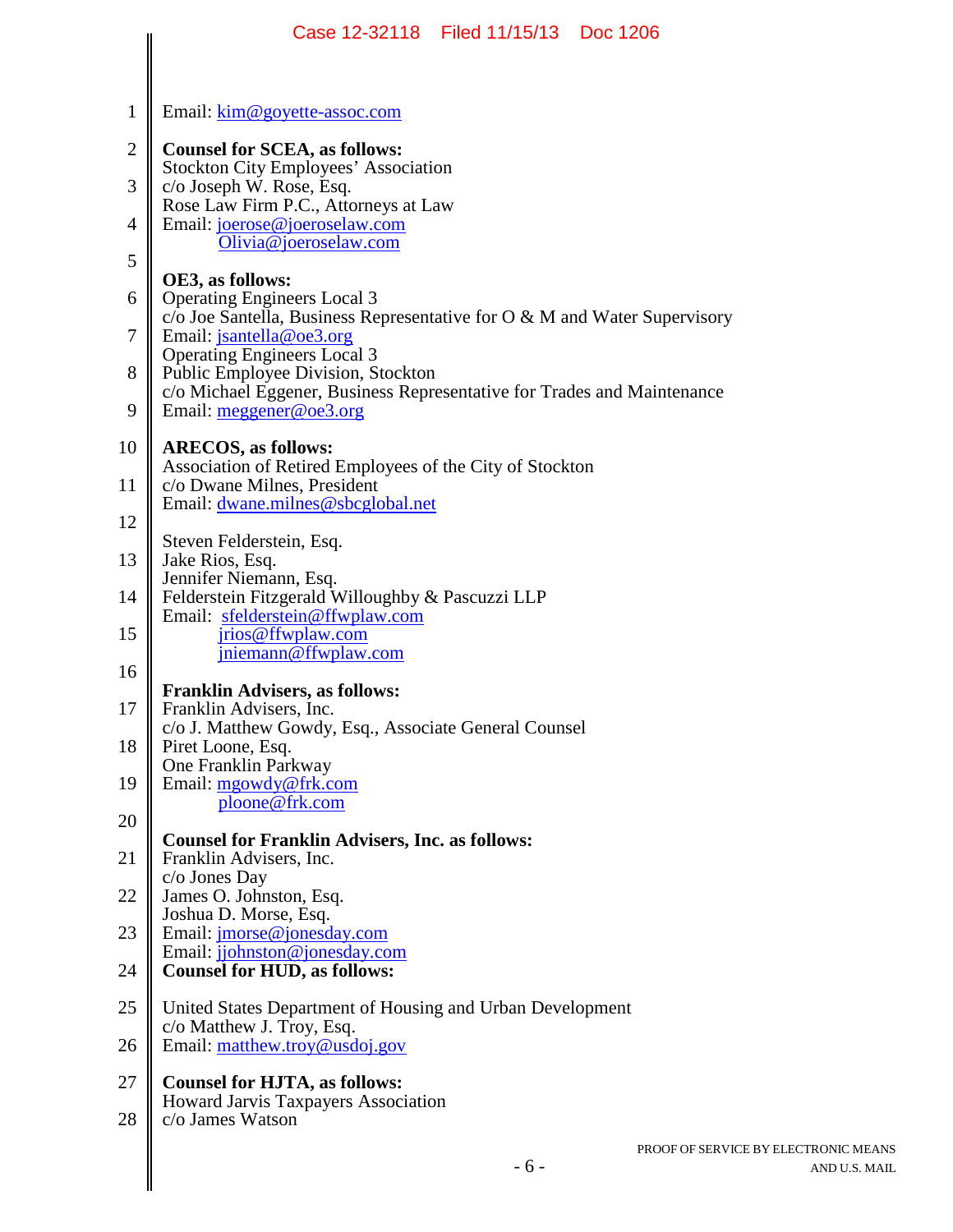|                | Case 12-32118 Filed 11/15/13 Doc 1206                                                                        |
|----------------|--------------------------------------------------------------------------------------------------------------|
|                |                                                                                                              |
| $\mathbf 1$    | Email: $(?)$                                                                                                 |
| $\mathbf{2}$   | Counsel for the PJC, as follows:                                                                             |
| 3              | <b>Price Judgment Creditors</b><br>c/o Hilton S. Williams, Esq.                                              |
| $\overline{4}$ | Thomas A. Counts, Esq.<br>Paul Hastings LLP<br>Email: hiltonwilliams@paulhastings.com                        |
| 5              | Email: tomcounts@paulhastings.com                                                                            |
| 6              | <b>Price Judgment Creditors</b><br>c/o Kristina Burrows, Esq.                                                |
| 7              | California Rural Legal Assistance, Inc.<br>Email: kburrows@crla.org                                          |
| 8              | <b>Price Judgment Creditors</b>                                                                              |
| 9              | c/o Deborah A. Collins, Esq.<br>California Affordable Housing Law Project of the Public Interest Law Project |
| 10             | Email: dcollins@pilpca.org                                                                                   |
| 11             | <b>Price Judgment Creditors</b><br>c/o S. Lynn Martinez, Esq.                                                |
| 12             | Western Center on Law & Poverty<br>Email: slmartinez@wclp.org                                                |
| 13             | shaffner@wclp.org                                                                                            |
| 14             | <b>Attorneys for Kemper Sports Management, Inc.</b><br>c/o Scott H. Olson, Esq.                              |
| 15             | Jason J. DeJonker (Pro Hac Vice pending)<br>Seyfarth Shaw LLP                                                |
| 16             | Email: solson@seyfarth.com<br>Email: jdejonker@seyfarth.com                                                  |
| 17             | Guy S. Neal, Esq.                                                                                            |
| 18             | <b>Sidley Austin LLP</b><br>Email: gneal@sidley.com                                                          |
| 19             | Neal.Lutterman<br>City of Stockton                                                                           |
| 20             | Email: Neal.Lutterman@stocktongov.com                                                                        |
| 21             | <b>Department of Boating and Waterways:</b><br>c/o Deputy Attorney General Jeremiah D. Blair                 |
| 22             | Department of Justice<br>Office of the Attorney General                                                      |
| 23             | Email: Jerry.Blair@doj.ca.gov                                                                                |
| 24             | <b>Attorneys for Marina Towers LLC</b><br>William A. Van Roo, P.C.                                           |
| 25             | c/o William A. Van Roo<br>Email: vanroolaw@gmail.com                                                         |
| 26             | United States Securities & Exchange Commission                                                               |
| 27             | c/o Sarah D. Moyed<br>Email: MoyedS@sec.gov                                                                  |
| 28             |                                                                                                              |
|                | PROOF OF SERVICE<br>$-7-$                                                                                    |
|                |                                                                                                              |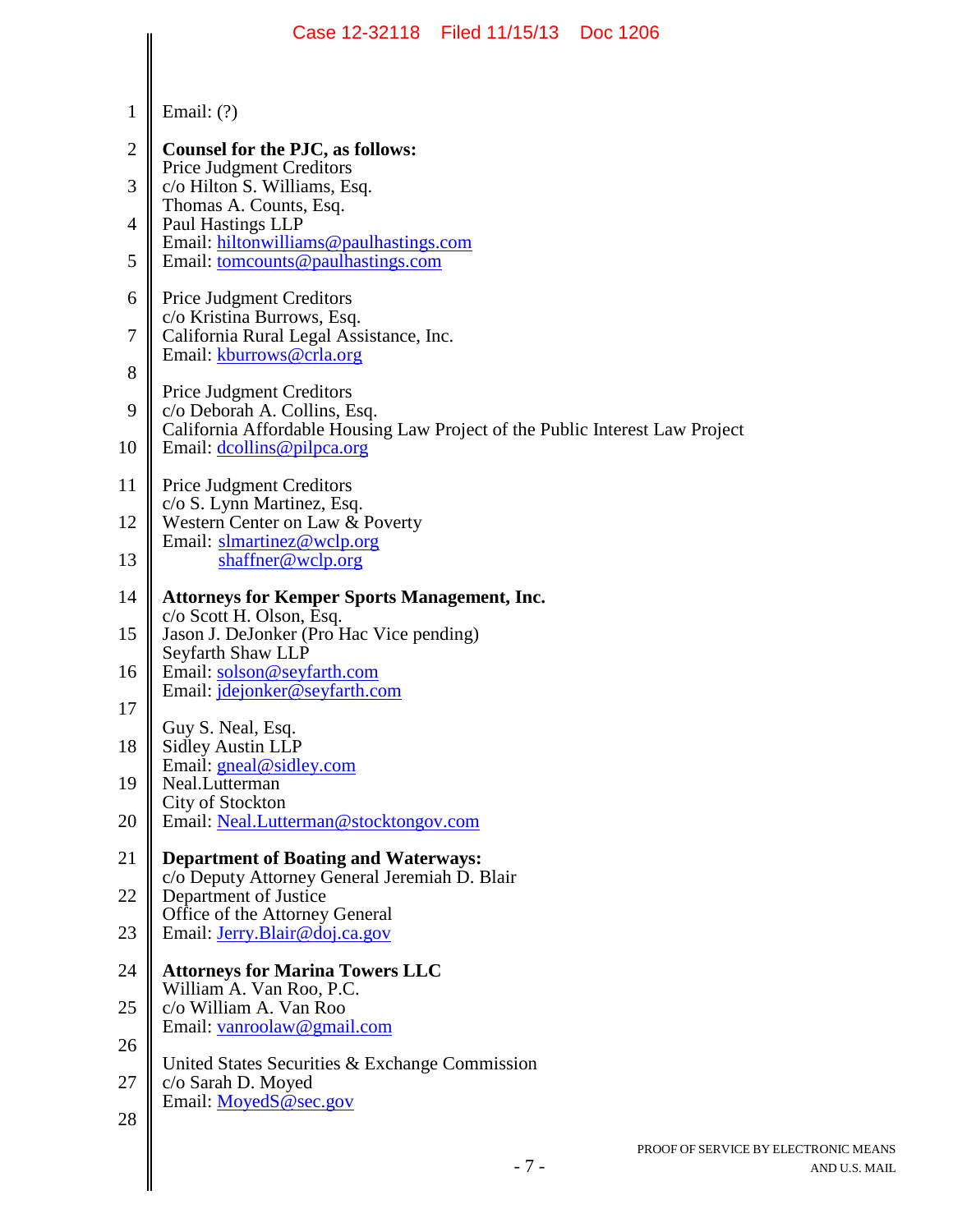|                |                                                                                           | Case 12-32118   Filed 11/15/13   Doc 1206 |     |
|----------------|-------------------------------------------------------------------------------------------|-------------------------------------------|-----|
|                |                                                                                           |                                           |     |
| 1              | <b>Banc of America Public Capital Corp.</b><br>c/o Geraldine A. Freeman, Esq.             |                                           |     |
| $\overline{2}$ | Michael M. Lauter, Esq.<br>Sheppard, Mullin, Richter & Hampton LLP                        |                                           |     |
| 3              | Email: gfreeman@sheppardmullin.com<br>mlauter@sheppardmullin.com                          |                                           |     |
| $\overline{4}$ | <b>California Department of Boating and Waterways</b>                                     |                                           |     |
| 5              | c/o Kamala D. Harris, Esq.<br>Sara J. Russell, Esq.                                       |                                           |     |
| 6              | Jeremiah D. Blair, Esq.<br><b>Deputy Attorney General</b>                                 |                                           |     |
| 7              | Email: Jerry.Blair@doj.ca.gov                                                             |                                           |     |
| 8              | <b>Creditor Bank of Stockton</b>                                                          |                                           |     |
| 9              | c/o Ulrich & Ramsey<br>Bruce E. Ramsey                                                    |                                           |     |
| 10             | ramseylaw@sbcglobal.net                                                                   |                                           |     |
| 11             | <b>Key Government Finance, Inc.</b><br>c/o Hanson Bridgett LLP                            |                                           |     |
| 12             | Jordan A. Lavinsky<br>jlavinsky@hansonbridgett.com                                        |                                           |     |
| 13             | John A. Vos Law Firm                                                                      |                                           |     |
| 14             | c/o John A. Vos<br>Email: voslaw@aol.com                                                  |                                           |     |
| 15             | Stockton Professional Firefighters – Local 456 and                                        |                                           |     |
| 16             | <b>Operating Engineers Local No. 3</b><br>c/o John T. Hansen, Esq.                        |                                           |     |
| 17             | Email: jhansenlaw101@gmail.com                                                            |                                           |     |
| 18             | C.C. Myers, Inc.<br>c/o Walter R. Dahl                                                    |                                           |     |
|                | Candy Dahl                                                                                |                                           |     |
| 19             | Andrew Bria n Reisinger<br>Dahl & Dahl                                                    |                                           |     |
| 20             | Email: wdahl@DahlLaw.net<br>cdahl@DahlLaw.net                                             |                                           |     |
| 21             | abreisinger@DahlLaw.net                                                                   |                                           |     |
| 22             | <b>Attorneys for Creditor Cynthia Gail Boyd</b><br>The Law Offices of Bowman & Associates |                                           |     |
| 23             | Email: $(?)$                                                                              |                                           |     |
| 24             | <b>Attorneys for Ronald Hittle</b>                                                        |                                           |     |
| 25             | c/o Mark S. Adams<br>c/o Dennis S. Lucey                                                  |                                           |     |
| 26             | Law Offices of Mayall Hurley<br>Email: MAdams@Mayallaw.com                                |                                           |     |
| 27             | Joseph P. Buchman                                                                         |                                           |     |
| 28             | Email: jbuchman@bwslaw.com                                                                |                                           |     |
|                |                                                                                           |                                           | PRC |
|                |                                                                                           | $-8-$                                     |     |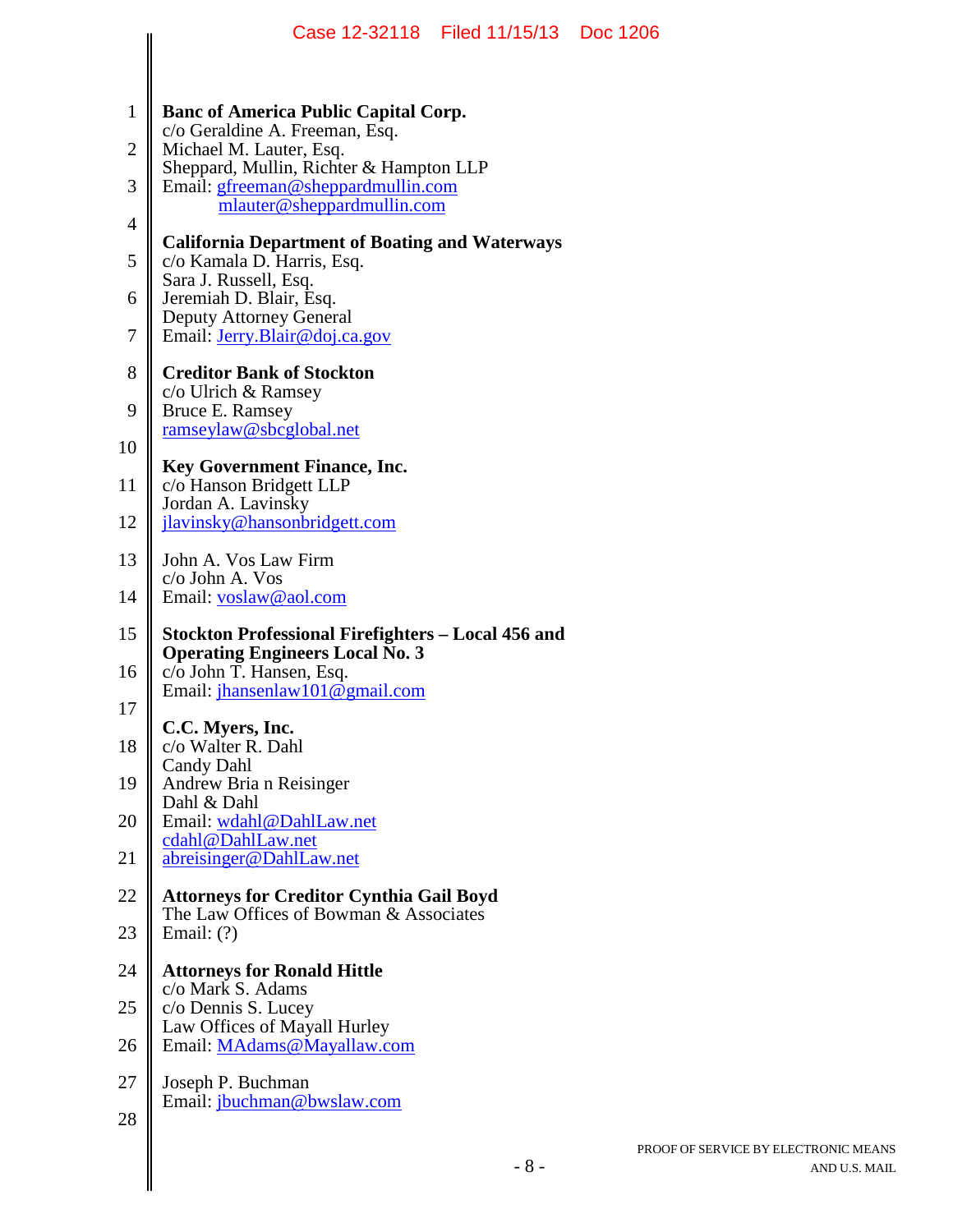|              | Case 12-32118 Filed 11/15/13<br>Doc 1206                                                                     |
|--------------|--------------------------------------------------------------------------------------------------------------|
| 1            | Dean G. Rallis Jr.                                                                                           |
| $\mathbf{2}$ | Email: drallis@sulmeyerlaw.com                                                                               |
| 3            | <b>Attorneys forCreditor Stockton</b><br><b>City Center 16, LLC</b>                                          |
| 4            | Walter & Wilhelm Law Group<br>c/o Michael Wilhelm                                                            |
| 5            | Email: mwilhelm@W2LG.com                                                                                     |
| 6            | <b>Attorneys for Pierce Manufacturing, Inc.</b><br>c/o Henry C. Kevane, Esq.                                 |
| 7            | Pachulski Stang Ziehl & Jones LLP<br>Email: hkevane@pszjlaw.com                                              |
| 8            |                                                                                                              |
| 9            | Mary Ann Kilgore<br><b>Union Pacific Railroad Company</b>                                                    |
|              | c/o Mary Ann Kilgore; Shawn Lanka<br>Email: mkilgore@up.com;                                                 |
| 10           | sdlanka@up.com                                                                                               |
| 11           | <b>Attorneys to John Chiang, in his official capacity</b><br>as State Controller of the State of California, |
| 12           | and the Office of the State Controller, State of California<br>c/o Marc S. Cohen                             |
| 13           | Alicia Clough<br><b>KAYE SCHOLER LLP</b>                                                                     |
| 14           | Email: marc.cohen@kayescholer.com<br>alicia.clough@kayescholer.com                                           |
| 15           | <b>Interested Party</b>                                                                                      |
| 16           | c/o Paul J. Laurin<br><b>BARNES &amp; THORNBURG LLP</b>                                                      |
| 17           | Email: plaurin@btlaw.com                                                                                     |
| 18           | <b>Attorneys for Pacific Gas &amp; Electric Company</b><br>c/o Martha J. Simon                               |
| 19           | Law Offices of Martha J. Simon<br>Email: $mjs@mjsimonlaw.com$                                                |
| 20           | <b>Attorneys for California Law Enforcement Association</b>                                                  |
| 21           | c/o Julie E. Oelsner<br><b>WEINTRAUB TOBIN CHEDIAK COLEMAN GRODIN</b>                                        |
| 22           | Email: joelsner@weintraub.com                                                                                |
| 23           | <b>Attorneys for Redflex Traffic Systems, Inc.</b><br>c/o Fred B. Burnside                                   |
| 24           | Hugh R. McCullough                                                                                           |
| 25           | <b>Andrew Patterson</b><br><b>DAVIS WRIGHT TREMAINE LLP</b>                                                  |
| 26           | Email: fredburnside@dwt.com<br>hughmccullough@dwt.com                                                        |
| 27           | andrewpatterson@dwt.com                                                                                      |
| 28           | Attorney for Denrick Robertson, Dionne Smity & Alyyiah Robertson<br>c/o Frank M. Pacheco, Esq.               |
|              | PROOF OF SERVICE BY ELE<br>$-9-$                                                                             |
|              |                                                                                                              |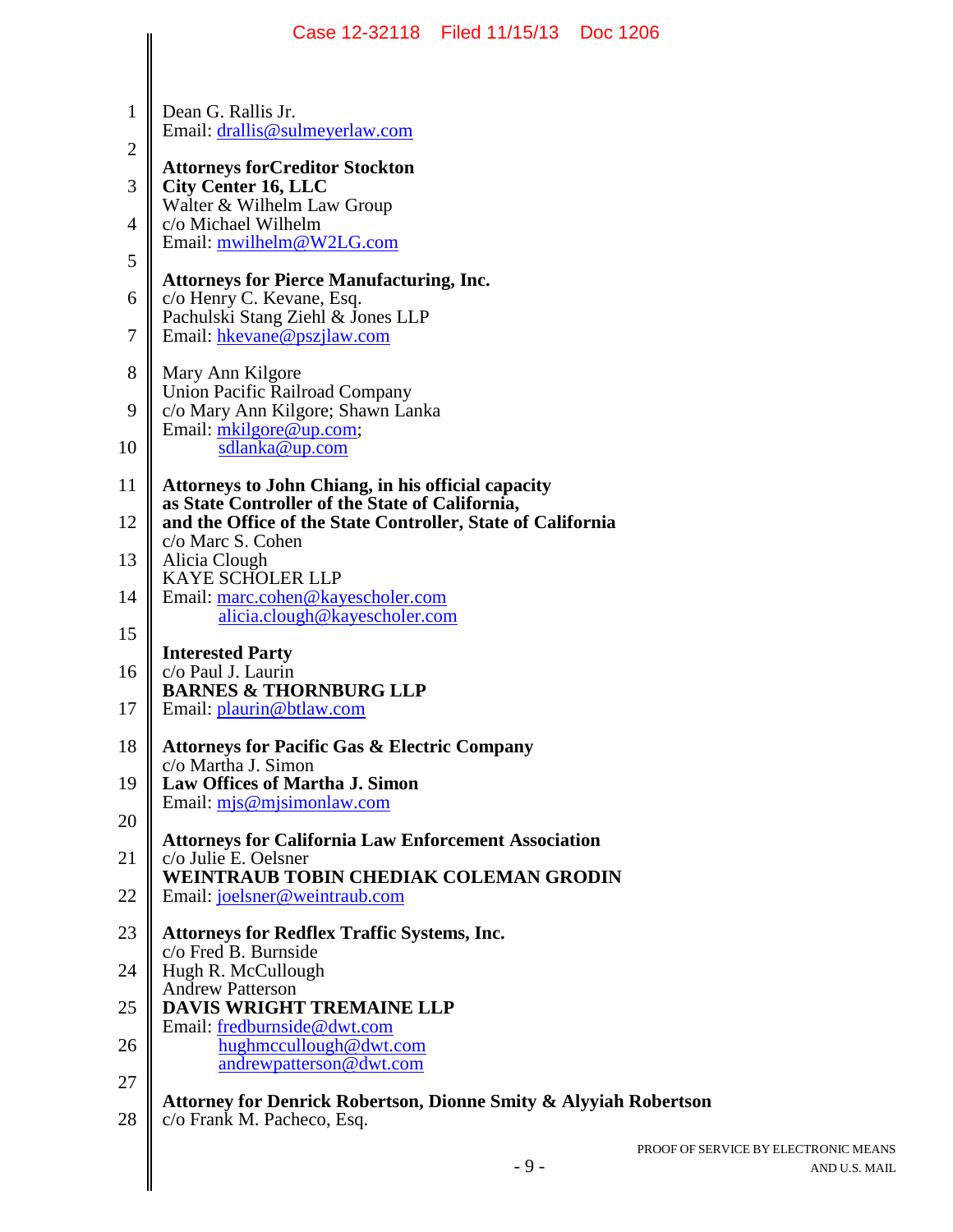|                | Case 12-32118 Filed 11/15/13 Doc 1206                                                                                    |
|----------------|--------------------------------------------------------------------------------------------------------------------------|
|                |                                                                                                                          |
| $\mathbf{1}$   | Law Offices of Frank Pacheco<br>Email: fpachecolaw@clearwire.net                                                         |
| 2              |                                                                                                                          |
| 3              | <b>Attorneys for Secured Creditor Union Bank, N.A.</b><br>Jeffer Mangels Butler & Mitchell LLP<br>c/o M. Duncan McDuffie |
| $\overline{4}$ | email: Malcolm.McDuffie@unionbank.com                                                                                    |
| 5              | <b>Attorneys for Interested Party</b><br>Bienert Miller & Katzman, PLC                                                   |
| 6              | c/o Anne Uyeda<br>email: auyeda@bmkattorneys.com                                                                         |
| 7              | <b>Richard Hopp</b>                                                                                                      |
| 8              | Party in Interest<br>email: mail@MrHopp.com                                                                              |
| 9              |                                                                                                                          |
| 10             | <b>Attorneys for Ad Hoc Taxpayers Working Group</b><br>c/o Karol Denniston                                               |
| 11             | Jeffrey Eaton<br>Schiff Hardin LLP                                                                                       |
| 12             | Email: kdenniston@schiffhardin.com<br>jeaton@schiffhardin.com                                                            |
| 13             | <b>Attorneys for CreditorNational Public Finance Guarantee Corporation</b>                                               |
| 14             | c/o Christopher J. Cox<br>c/oMarcia L. Goldstein                                                                         |
| 15             | c/o Debra A. Dandeneau<br>Email: chris.cox@weil.com                                                                      |
| 16             | Marcia.goldstein@weil.com<br>debra.dandeneau@weil.com                                                                    |
| 17             | Attorneys for 7 <sup>th</sup> Inning Stretch, LLC                                                                        |
| 18             | c/o Phil Rhodes<br>Phil Rhodes Law Corporation                                                                           |
| 19             | Email: pirhodes@philrhodeslaw.com                                                                                        |
| 20             | Pursuant to Federal Rule of Bankruptcy Procedure 3017(a), on November 15, 2013, I also                                   |
| 21             | served the foregoing documents:                                                                                          |
| 22             | 1.<br>FIRST AMENDED PLAN FOR THE ADJUSTMENT OF DEBTS OF CITY<br>OF STOCKTON, CALIFORNIA (NOVEMBER 15, 2013), AND         |
| 23             | <b>DISCLOSURE STATEMENT WITH RESPECT TO FIRST AMENDED</b><br>2.                                                          |
| 24             | PLAN FOR THE ADJUSTMENT OF DEBTS OF CITY OF STOCKTON, CALIFORNIA<br>(NOVEMBER 15 2013)                                   |
| 25             | by placing true and correct copies thereof in sealed envelopes addressed as follows:                                     |
| 26             | <b>United States Securities and Exchange Commission</b><br>ATTN: Monique C. Winkler                                      |
| 27             | 44 Montgomery Street, Suite 2800<br>San Francisco, California 94104                                                      |
| 28             |                                                                                                                          |
|                | PROOF OF SERVICE BY ELECTRONIC MEANS<br>$-10-$<br>AND U.S. MAIL                                                          |